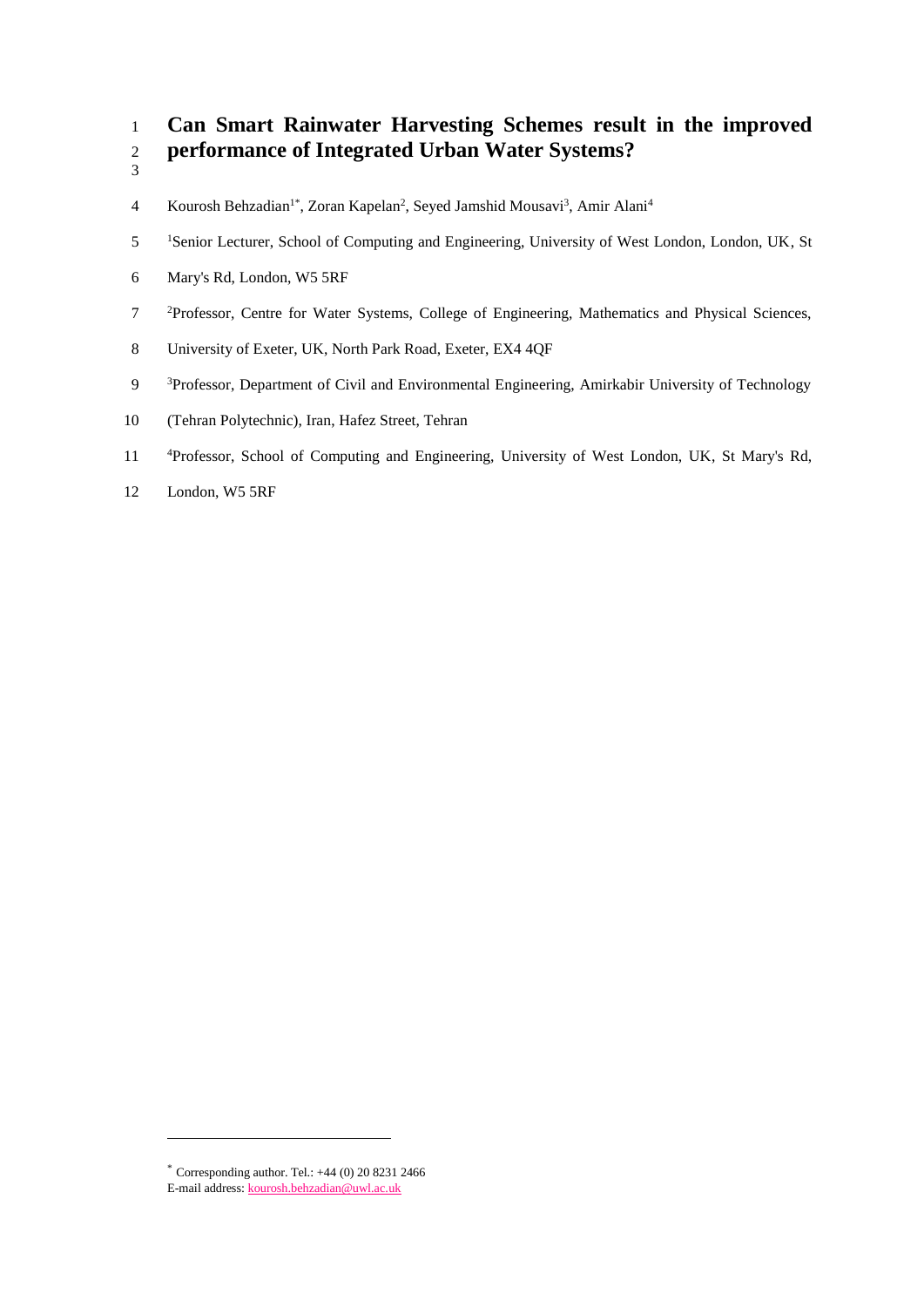# **Can Smart Rainwater Harvesting Schemes result in the improved performance of Integrated Urban Water Systems?**

#### **Abstract**

 Although rainwater harvesting (RWH) schemes have gradually gained more credibility and popularity in recent times, efficient utilisation and larger scale implementation of multi-purpose RWH is still a challenging task. This paper aims to explore the potential of using smart RWH schemes and their impact on the efficiency improvement in integrated urban water systems (UWS). The smart RWH scheme analysed here is capable of proactively controlling the tank water level to ensure sufficient spare storage is maintained at all times that accommodates the runoff from storm events. The multi-purpose RWH tank can mitigate local floods during rainfall events and supply harvested rainwater to non-potable residential water consumption. Optimal design parameters of the smart RWH scheme is also identified to achieve 25 the best operational performance of the UWS. WaterMet<sup>2</sup> model is used to assess the performance of the UWS with smart RWH schemes. The efficiency of the proposed methodology is demonstrated through modelling a real case of integrated UWS. The results obtained indicate that utilisation of smart RWH with an optimally-sized tank, compared to the corresponding conventional RWH, is able to significantly improve the UWS efficiency in terms of mitigation of local flooding and reliability of water supply from harvested rainwater.

*Keywords*: Flood mitigation, rainwater harvesting, smart technologies, urban water systems.

# **Introduction**

 Strategic planning of integrated urban water systems (UWS) needs to evaluate a combination of potential intervention options to identify the most appropriate strategies which provide long-term sustainability of these systems. Previous assessment of sustainability-based performance of integrated UWS indicates that highly ranked intervention strategies are those supporting both (a) efficient water abstraction, supply and reduced consumption and (b) stormwater/wastewater collection and controlled release, i.e. strategies such as rainwater harvesting (RWH) and other water recycling options (Behzadian and Kapelan 2015a). In particular, the application of rainwater harvesting in urban water management has gained considerable attention in recent decades as a new alternative resource given increasingly severe droughts, increased water demands and limited potable water resources (Tchobanoglous et al. 2003). In particular, RWH can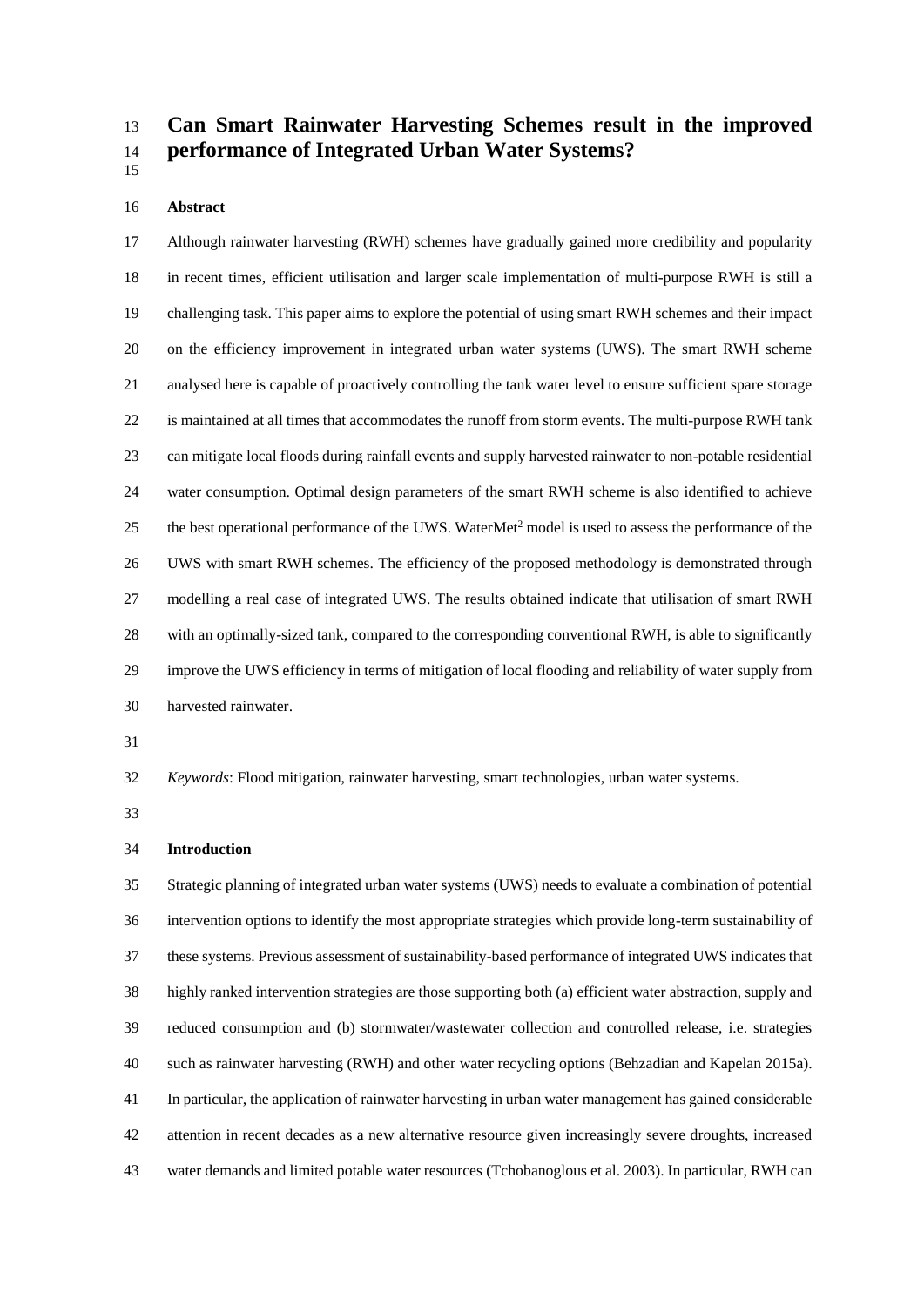result in both potable water saving in water supply systems and reduction of stormwater runoff discharge into the wastewater systems.

 Performance assessment of different RWH schemes has been frequently carried out in the literature. The focus of those studies has been either on water supply only (Rozos et al. 2010) or on more integrated aspects (Behzadian et al. 2014a). Some studies analysed RWH schemes for non-potable water use only and hence water supply reliability (e.g. Eroksuz and Rahman 2010; Khastagir and Jayasuriya 2010; Imteaz et al. 2011; Ward et al. 2012) and resilience in the context of distribution systems (Basupi et al. 2014) were mainly investigated. As a result of these analyses, a wide range of potable water saving efficiencies have been reported in the literature ranging from 21.6% by Chiu et al. (2009) in Taipei and 59% by Zaizen et al. (1999) in Japan to 70% by Nodle (2007) in Germany. However, other studies applied multi-purpose RWH analysis in which non-potable domestic water use and stormwater control were considered simultaneously (e.g. Partzsch 2009; and Jones and Hunt 2010). In the UK context, the British Standard for RWH (BS8515:2013) gives recommendations primarily for non-potable water use but also recommends the integrated sizing approach for multi-purpose RWH in situations where the potential of the average runoff for harvesting is greater than the average non-potable demand supplied by harvested rainwater (BSI 2013).

 A RWH scheme is typically implemented as a tank that harvests rainwater from impermeable surfaces (e.g. building roof) and supply for non-potable water consumptions (e.g. toilet flushing) which are complemented with a mains water top-up (Ward et al. 2012). The performance of RWH schemes under different climates (e.g. dry and wet) has also been investigated in the literature to either evaluate the system reliability (Rozos et al. 2010) or to determine the tank size (Imteaza et al. 2011). More recently, Bouziotas et al. (2015) investigated the flood attenuation performance of RWH schemes under different urban densities.

 The most common (i.e. conventional) type of RWH schemes is characterised as a passive or reactive system where filling, empting and spilling a tank is a function of rainfall, demand and storage capacity, respectively (BSI 2013). More specifically, the general functionality of a conventional RWH scheme is described as follows: it harvests rainwater during rainfall events typically from impermeable surfaces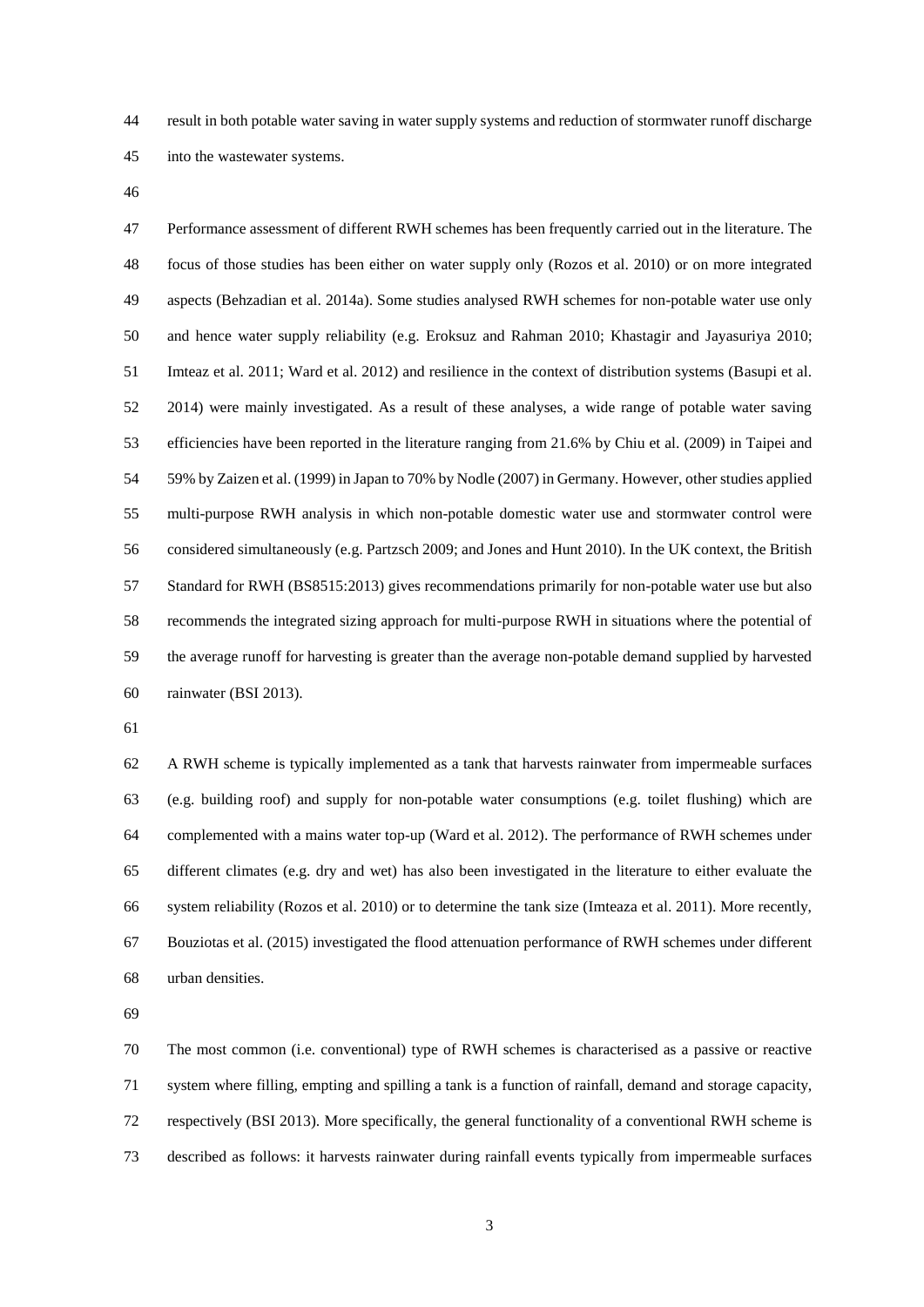(e.g. roofs, roads and pavements) and fills the tank as long as there is enough room in the storage capacity (Fig. 1a). This process continues irrespective of any subsequent rainfall events. Once the tank is full specifically during extreme or frequent rainfall events, the tank overflows runoff into the wastewater system. The conventional approach has been used to investigate the operation of RWH schemes by many researches (e.g. Rozos et al. 2010, Eroksuz and Rahman 2010, Imteaz et al. 2011 and Ward et al. 2012). However, the conventional approach can be a major disadvantage for RWH schemes especially when stormwater management is crucial. This drawback has also been reported in the literature by Jones and Hunt (2010) that logged frequent overflows in their monitored RWH tank during most rainfall events. One general solution to diminish this negative impact is to simply enlarge the storage capacity of the tank to provide more spare storage for stormwater management during large storms (Jones and Hunt 2010). However, an over-sized tank is unlikely to be a cost-effective and desirable option (Ward et al. 2012).

 Unlike the above passive configuration, an active RWH (called smart RWH henceforth) scheme can be envisaged in which the storage volume is proactively managed to ensure spare storage is maintained especially during large storm events to effectively store runoff at all times (BSI 2013). More specifically, the smart RWH scheme can be designed that provides adequate spare storage in a timely manner. This is achieved through pre-empting the storage volume and standby for collecting stormwater runoff hence efficiently attenuating potential urban flooding while harvested water is supplied based on available storage. On the other hand, provision of spare storage in this way is in conflict with the efficiency of potable water saving. More specifically, this implies that some available harvested runoff needs to be discharged without being used by any water demand and therefore a compromise exists. Despite a plethora of investigations exploring various aspects of the RWH performance, to the best of the authors' knowledge, none of the previous works has examined the performance of smart RWH schemes (as outlined above) in the context of integrated UWS. Hence, the primary aim of this paper is to explore whether and how the smart RWH can be beneficial for integrated UWS and explore how efficient a smart RWH scheme can be in integrated UWS for reducing excess stormwater while supplying to non-potable domestic water use. This paper is also aimed at identifying the optimal range of design parameters that the smart RWH can achieve the best performance of stormwater control in integrated UWS and then compare it with corresponding conventional RWH schemes.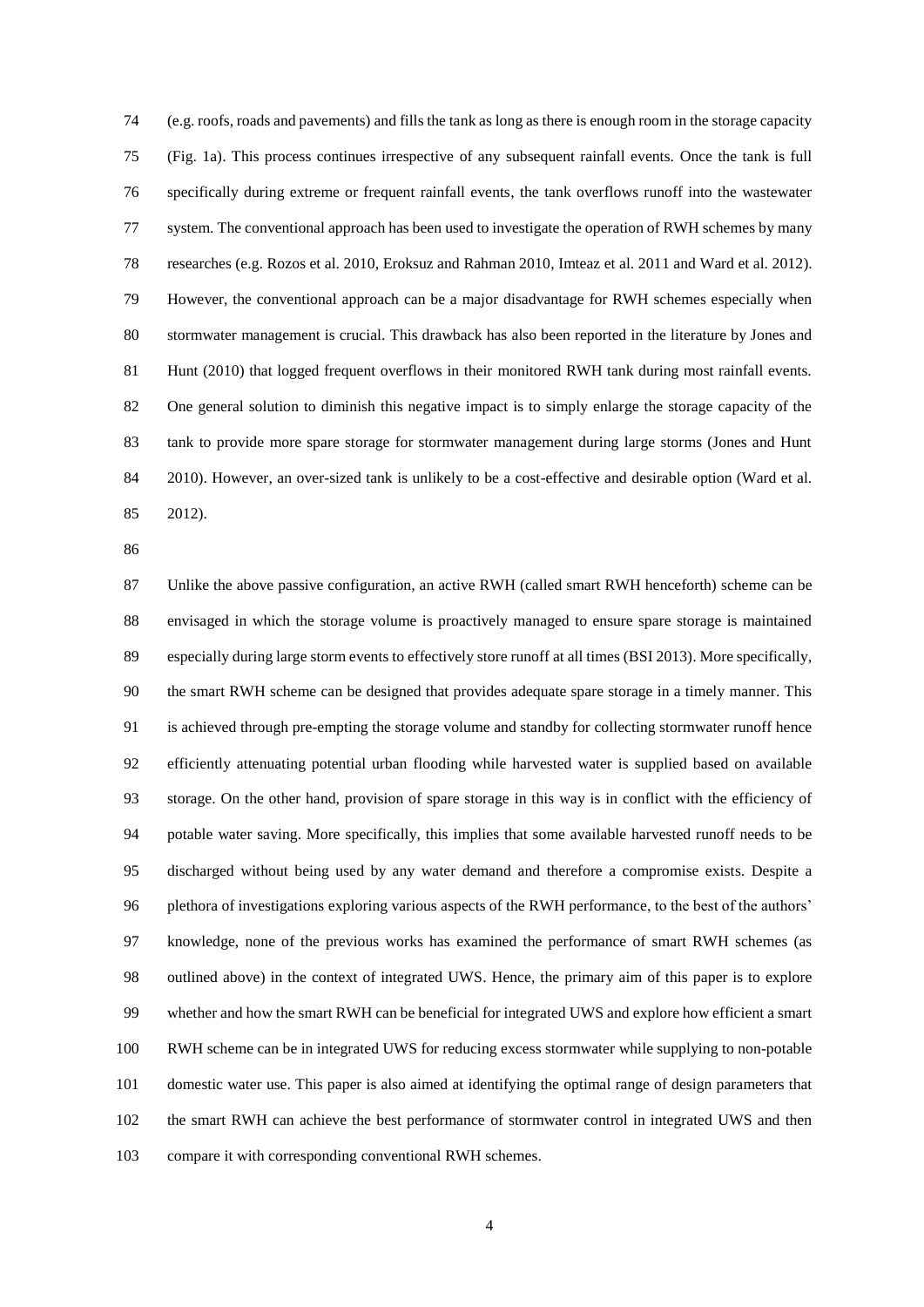# **Methodology**

 This paper presents a new approach for smart RWH schemes that assist the integrated UWS in mitigating urban flood and hence improve performance of UWS with smart RWH. All this is examined through a 108 conceptual WaterMet<sup>2</sup> model. The optimal performance of the smart RWH schemes with different *operational* and *design* parameters is also identified and compared with conventional RWH for an integrated UWS over a specified planning horizon. The suggested smart RWH is briefly described below followed by formulation of the optimisation model and description of the UWS model used in the paper. 

#### *Smart RWH*

 The concept of the smart RWH scheme defined here is inspired by the active RWH introduced by the British Standard for RWH in BS8515 (BSI 2013). More specifically, the British standard recommends two storage management approaches for actively control stormwater runoff using RWH: 1) approach based on rainfall forecasting and 2) approach based on water level control. The smart RWH suggested here is following the second approach, i.e. it proactively manages/controls the water volume/level in the tank to ensure spare capacity is maintained at all times to collect the runoff during rainfall events. Such a smart system can perform this function by using sensors to measure rainfall depth and water volume in the tank. These data can be used by the smart system in order to trigger actuators (i.e. valves/pumps) releasing specific amount of storage volume based on a pre-specified timetable across the year. The released water needs to be discharged into permeable surfaces in a time of no rain such that it has no contribution to exacerbating flooding in the sewer networks downstream (BSI 2013). Such a scheme for pre-emptying specific volume of the tank as shown in Fig. 1b is the basis for the smart RWH used in this paper.

#### **Fig. 1** Structure of the conventional and smart RWH

 The operational policy of the RWH tank requires to specify water release of the tank for each time step according to water availability in the tank and water demands (Rozos and Makropoulos 2013). One of the commonly used types of operational policy is regression formula which was used in water resources systems (Karamouz et al. 2003) and urban water supply systems (Rozos and Makropoulos 2013). A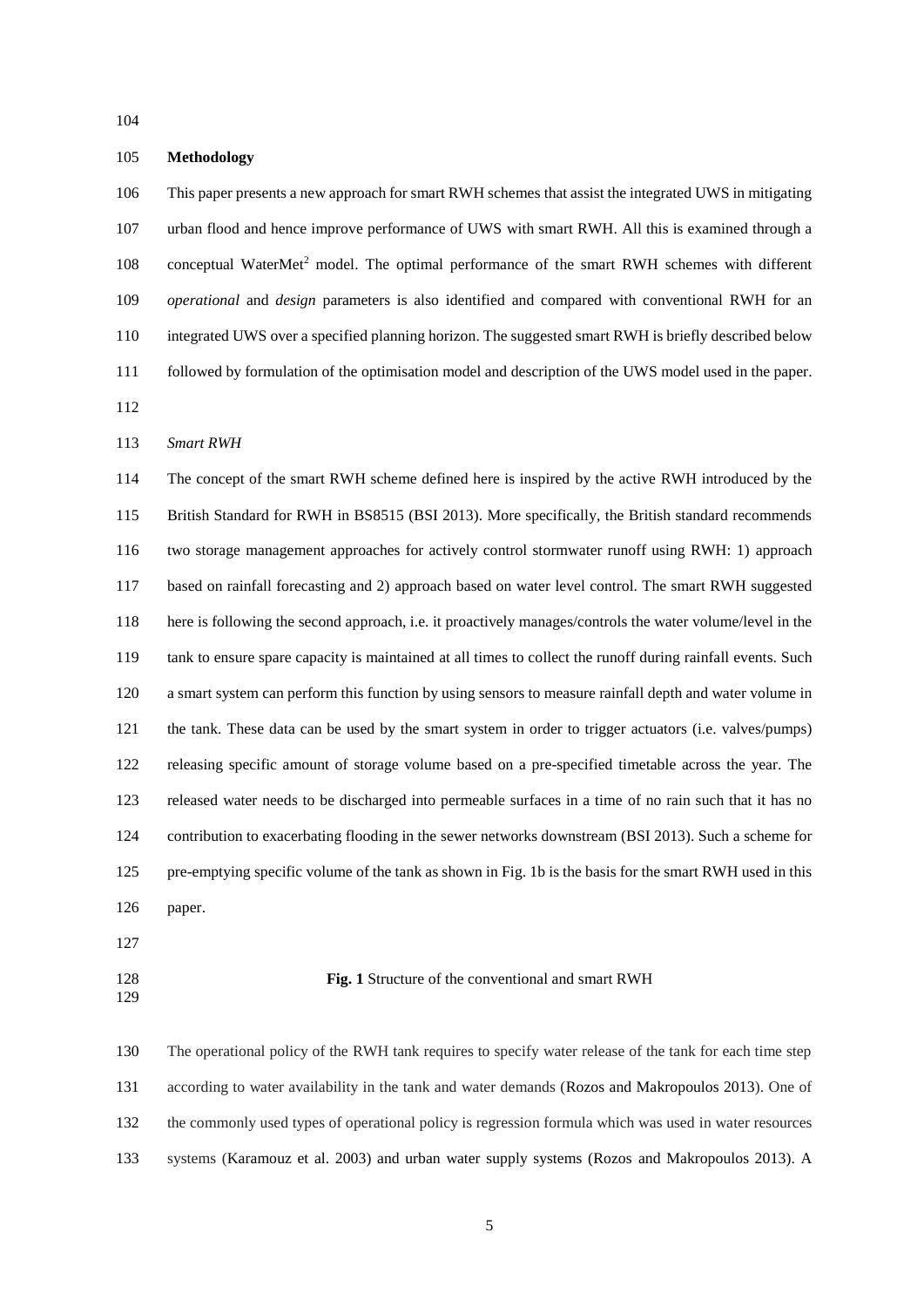general form of non-linear regression formula based on the total available water storage (i.e. volume plus inflow) is suggested in this paper. In other words, the suggested smart RWH scheme considers improving the operational policy of the RWH tank based on the measurement of tank inflow and volume by using 137 related sensors. Actuators then release a specific water volume  $(R_t)$  from the tank at time step *t* as a function of water volume (*Vt*) at time step (*instance*) *t* and inflow volume into the tank (*It*) at time *interval t* (i.e. between time steps *t* and *t-1*), i.e. as follows:

141 
$$
R_t = a_i \times (V_t + I_t)^{b_i}
$$
  $i=1,...,12$  (1)

143 where  $a_i$  and  $b_i$  are two *operational* parameters of RWH tank that are assumed to be constant for each calendar month. The released water (*Rt*), which is assumed to be discharged into permeable surfaces, allows the tank to keep some space free and on standby for extreme rainfall and therefore mitigate potential local flooding. It should be noted that the RWH simulation is based on daily time step for the duration of a specified planning horizon (at least one year to include seasonal variations). However, the operational parameters in Eq. (1) need to be specified for each calendar month such that the long-term performance of the smart RWH tank in the integrated UWS can lead to both maximising local flood attenuation and minimising water usage from the mains over a specified planning horizon. This can be obtained from a multi-objective optimisation model which is described below.

# *Multi-objective optimisation model*

 A two-objective optimisation model is developed here to identify the optimal values of *operational* parameters in Eq. (1) that will lead to optimal operation of the smart RWH scheme in an integrated UWS. The total number of decision variables is equal to 24 (the number of calendar months, i.e. 12, multiplied by the number of operational parameters in each month, i.e. 2). The two objectives are to minimise total water demand supplied from the potable water mains (i.e. conventional distribution pipes) and to minimise the total urban flooding (i.e. total volume of stormwater and sanitary sewage exceeding the storage capacity of a combined sewer network). The objective functions can be written as the following normalised quantities:

162 *Potable water supplied* = min 
$$
\frac{\sum_{t=1}^{T} V_t^{SP}}{\sum_{t=1}^{T} V_t^{NSP}} \times 100
$$
 (2)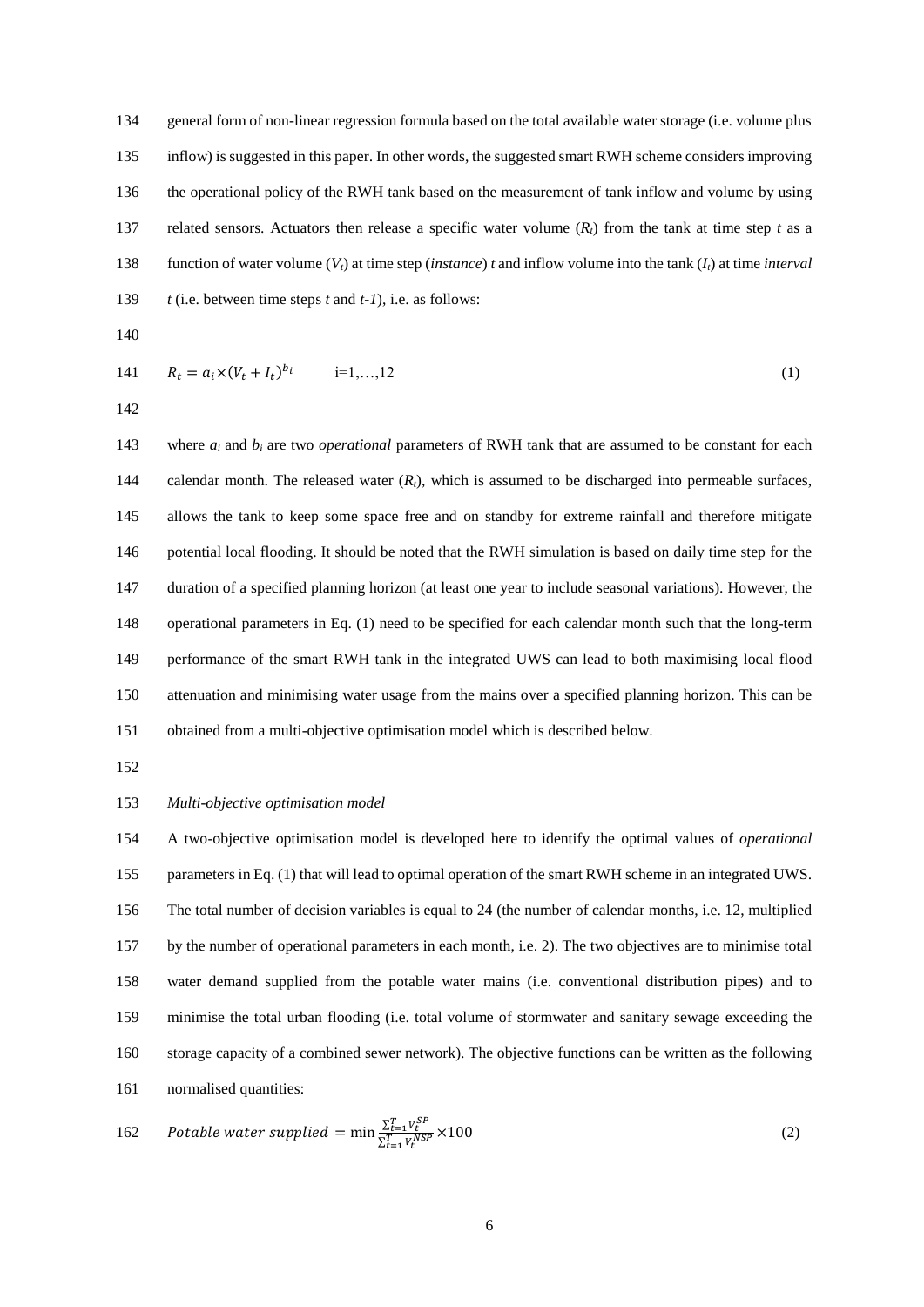163 Total Excess stormwater = min 
$$
\frac{\sum_{t=1}^{T} V_t^{SEx}}{\sum_{t=1}^{T} V_t^{NSEx}} \times 100
$$
 (3)

$$
164 \tV_t^{(N)SEx} = \begin{cases} V_t^{SW} + V_t^{TO} + V_t^{SS} - Cap_{WS} & \text{if } (V_t^{SW} + V_t^{TO} + V_t^{SS}) > Cap_{WS} \\ 0 & \text{if } (V_t^{SW} + V_t^{TO} + V_t^{SS}) \le Cap_{WS} \end{cases}
$$
(4)

165

166 where  $V_i^{SP}$  and  $V_i^{NSP}$  are volume of water demands supplied from the mains at time step *t* if smart RWH 167 and no RWH exist, respectively;  $V_t^{SEx}$  and  $V_t^{NSEx}$  are excess volume of stormwater (i.e. flood) at time 168 step *t* if smart RWH and no RWH exist, respectively;  $V_t^{SW}$  is volume of stormwater runoff discharged 169 into the combined sewer networks at time step *t*;  $V_t^{TO}$  is volume of the smart RWH tank overflow 170 discharged into the combined sewer networks at time step t;  $V_t^{SS}$  is volume of sanitary sewage at time 171 step *t*; *Capws* is storage capacity of the combined sewer networks; *T* is number of analysed time steps. In 172 other words, the first objective states the proportion of the water demands supplied from the potable 173 water of the mains when smart RWH exists relative to the conditions that the potable water of the mains 174 supplies the entire water demands without smart RWH. Thus, the ratio between potable water demands 175 in these two conditions is expressed as a percentage in the first objective. The same relation is in place 176 for the second objective which is expressed as a percentage of the ratio between local floods in the same 177 two conditions. It should also be noted that Eq. (4) states that excess volume of stormwater happens in a 178 time step when the total discharge of that time step exceeds the capacity of the combined sewer network 179 (Fig. 2).

180

 The multi-objective evolutionary algorithm of NSGA-II is used to solve the above optimisation problem (Deb et al. 2002). NSGA-II (Non-dominated Sorting Genetic Algorithm II) is a multi-objective evolutionary algorithm (MOEA) optimisation model that could alleviate the difficulties of previous MOEAs such as non-elitism approach and considerable computational effort (Behzadian et al. 2009). Comparison of several popular MOEAs in the problems of water distribution systems shows that NSGA- II with minimum parameters tuning remains a good choice that can achieve the best spread of optimal solutions (Wang et al. 2014).

188

189 The values of two objective functions shown in Eq. (2) and (3) are calculated using the simulation model 190 of the integrated UWS. The model used here is the WaterMet<sup>2</sup> model (Behzadian and Kapelan 2015b) 191 which is described in more detail in the next section.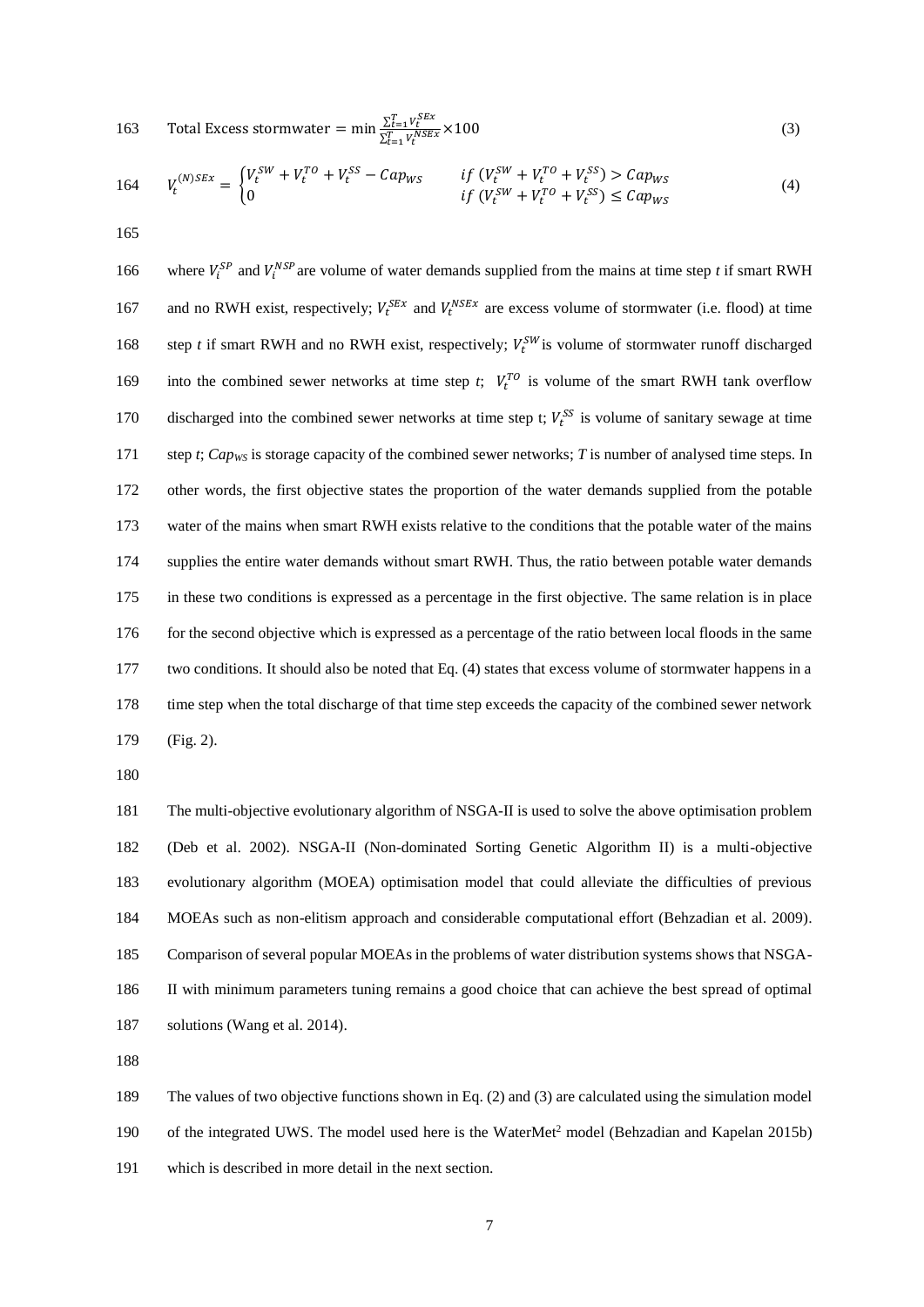# *WaterMet<sup>2</sup> simulation model*

194 WaterMet<sup>2</sup> is a mass-balanced-based simulation model which assesses the performance of integrated 195 UWS over a specified planning horizon (Behzadian and Kapelan 2015a). The WaterMet<sup>2</sup> model with daily time step tracks down different flows and fluxes (e.g. water, energy, greenhouse gas emissions and 197 materials) within an integrated UWS. WaterMet<sup>2</sup> adopts a simplified but distributed approach for conceptual modelling of the main physical UWS components in the main infrastructures of water supply 199 and wastewater including separate/combined sewer networks. WaterMet<sup>2</sup> inherited the mass-balanced and distributed modelling approach from some tools such as *UVQ* (Mitchell and Diaper, 2010) and *UWOT* (Makropoulos et al., 2008) and combined it with industrial ecology based modelling approach 202 from *DMM* (Venkatesh et al. 2015). All this has led WaterMet<sup>2</sup> to be made up of an arbitrary number of conveyance and storage components which are connected to each other through the sub-catchments (Fig. 2).

206 The main consecutive components of the water supply infrastructure modelled in WaterMet<sup>2</sup> are water resources, water supply conduits, Water Treatment Works (WTW), trunk mains, service reservoirs and distribution mains. Sewer networks and Wastewater Treatment Works (WWTW) are also two components which constitute the wastewater infrastructure. All these components are also connected with water sources (i.e. water inflows and rainfalls) and sinks (i.e. receiving water bodies) that form the water boundaries. The clean water, transported by the water supply infrastructure, is converted into 212 sanitary sewage by water demand profiles in the WaterMet<sup>2</sup> sub-catchments and then collected by the wastewater infrastructure. The water demand profiles cover six types of indoor (household) appliances and fittings (i.e. kitchen sink, hand basin, washing machine, shower, toilet and dish washer) plus commercial and other outdoor demands including frost tapping and household irrigation (e.g. garden 216 watering). WaterMet<sup>2</sup> also simulates rainfall-runoff modelling and the overland runoff collected by the 217 wastewater infrastructure. All this enables WaterMet<sup>2</sup> to simulate rainwater harvesting potential which 218 is used for water demand profiles in sub-catchments. Each WaterMet<sup>2</sup> sub-catchment comprises a group of neighbouring local areas which cover water demands profiles and total surface area for rainfall-runoff 220 modelling. As a result of the daily simulation of all UWS components, WaterMet<sup>2</sup> is able to calculate daily water supplied from different sources (e.g. water mains and RWH tanks) as well as excess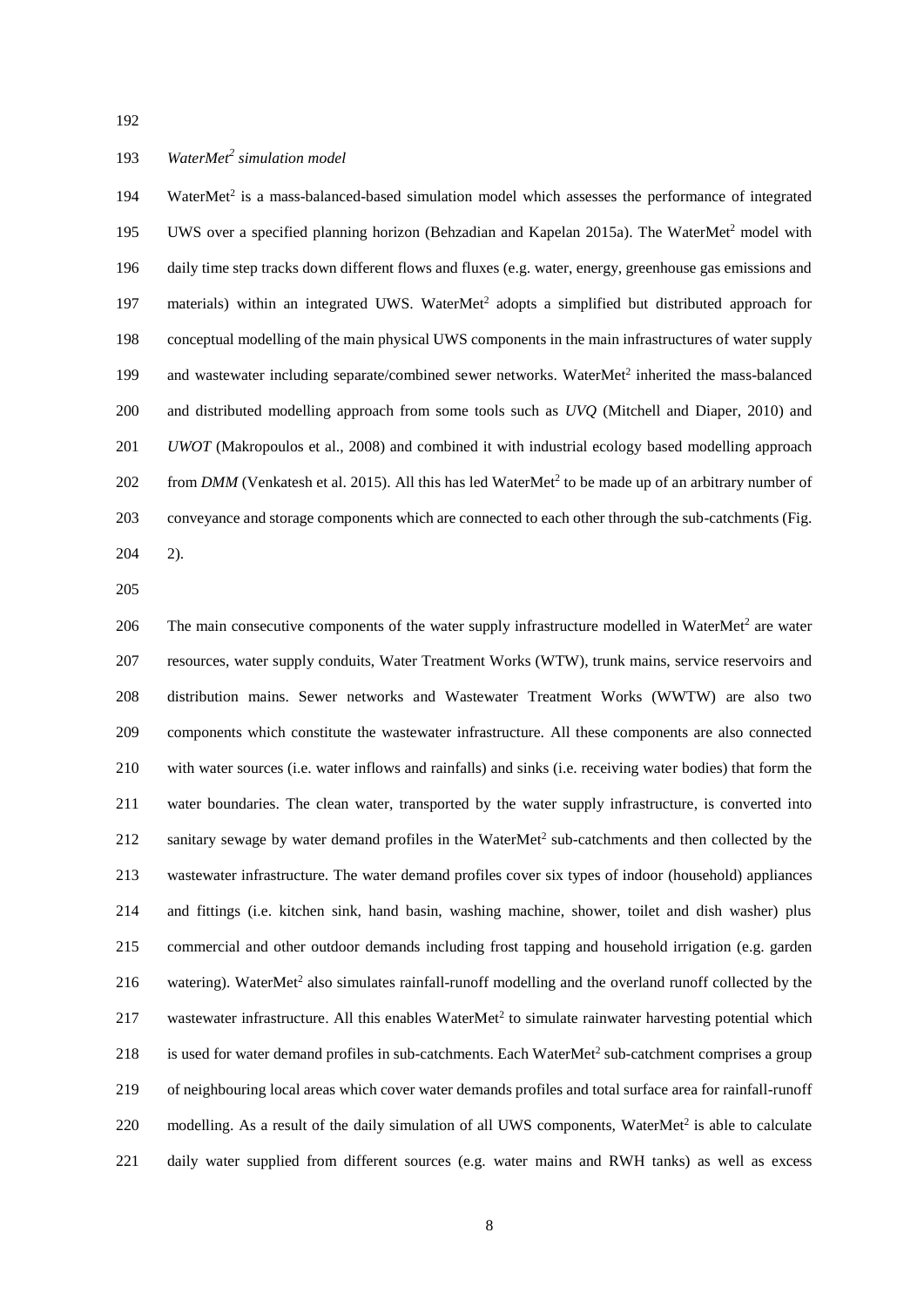stormwater overflowed (i.e. flood) in wastewater infrastructures as defined in Eq. (4) over a specified 223 time horizon. Further details of WaterMet<sup>2</sup> modelling processes and assumptions can be found in Behzadian and Kapelan (2015a).

**Fig. 2** Main UWS components of WaterMet<sup>2</sup> including RWH tank

# **Case Study**

 The suggested methodology is validated and demonstrated on a real-world UWS of a northern European city which was taken from Venkatesh et al. (2015) and Behzadian and Kapelan (2015a, 2015b). Based on the world map of The Köppen Climate Classification (Peel et al. 2007), the case study is located under 232 "Dfb" climate (warm summer humid continental climate). The WaterMet<sup>2</sup> model is calibrated by using a manual, trial and error approach for historical daily measurements in both water and wastewater production. This approach is used here as it can lead to reasonably good prediction accuracy and has been successfully employed in similar models such as UVQ (Mitchell and Diaper 2010). The calibrated 236 WaterMet<sup>2</sup> model of the real-world UWS is used here to examine the capabilities of the smart RWH. The real-world case study is an integrated UWS which contains both subsystems of water supply and wastewater including combined sewer networks. More specifically, the water supply subsystem comprises two existing water resources, each connected to one WTW and then the distribution mains. The wastewater subsystem is characterised by a largely combined sewer network feeding two WWTWs. 241 A single WaterMet<sup>2</sup> subcatchment with two associated local areas, one with RWH and the other without RWH, is used to define water consumption and rainfall-runoff modelling. The main input data for modelling runoff and water demands at local area and household scales are given in Table 1. All water demand categories except household irrigation and frost tapping are necessary during the whole year. Household irrigation (i.e. garden) is carried out between mid-May and the end of August (4.5 months) while frost tapping (water flowing through the main pipelines to prevent freezing) is required from November until the end of March (5 months). The rainfall-runoff modelling and evaporation are 248 calculated in WaterMet<sup>2</sup> based on the Rational Method and the Preferred method, respectively (Maidment 249 1992). The above integrated UWS is simulated in WaterMet<sup>2</sup> with a daily time step over one year to identify the optimal operational parameters of the smart RWH. Based on the recommendations of conventional designs, the storage capacity of each household RWH tank is assumed to be predefined at 252 3 m<sup>3</sup> (Behzadian and Kapelan 2015b). This tank size is calculated based on the specifications of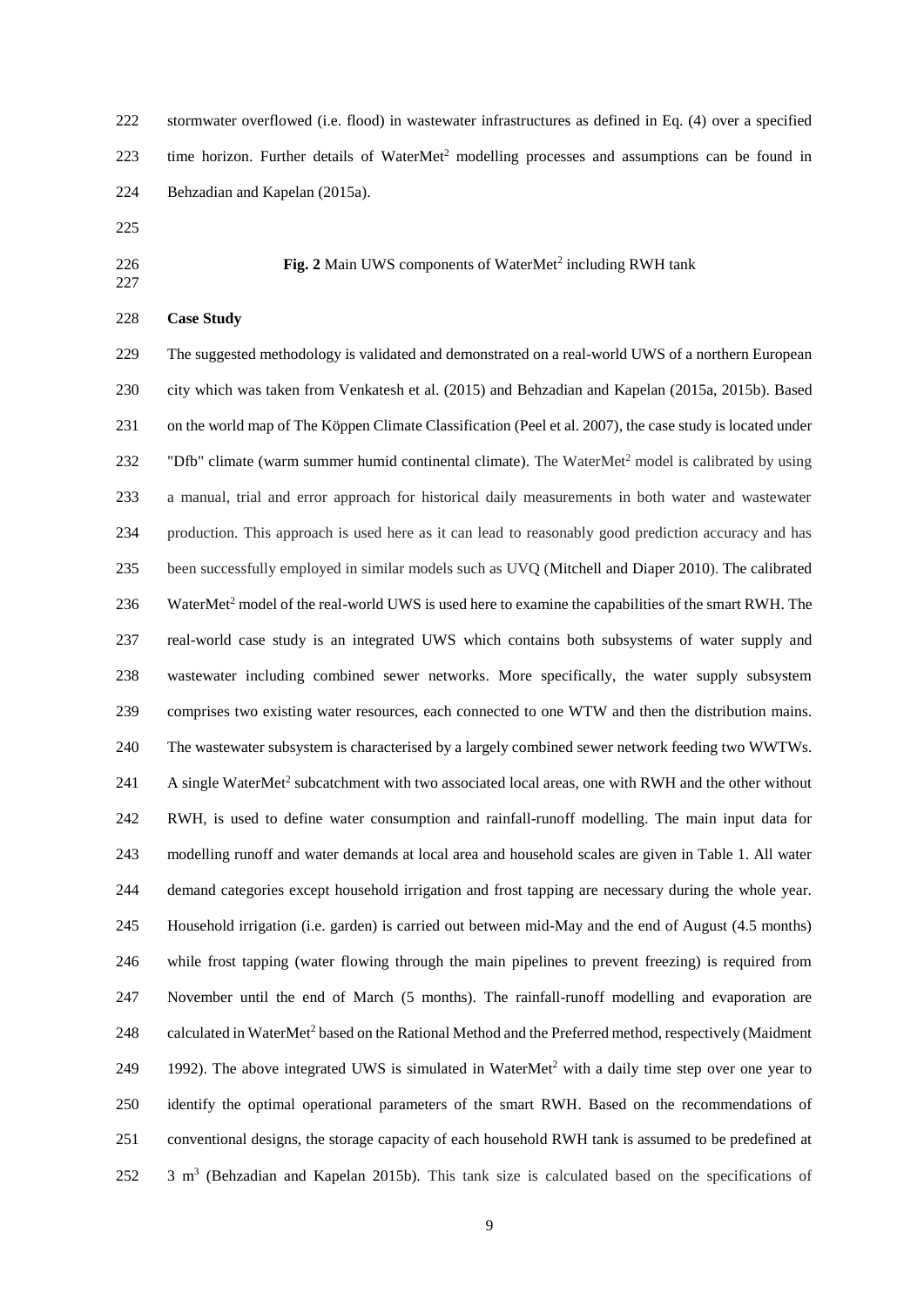| 253 | households and climate in the case study given in Table 1 and recommendations made by BSI (2013)        |
|-----|---------------------------------------------------------------------------------------------------------|
| 254 | and Ward et al. (2012). A single RWH scheme is used to represent many small domestic RWH units          |
| 255 | across the city. The key characteristics of the UWS and the model calibration procedure can be found in |
| 256 | Behzadian and Kapelan (2015b).                                                                          |
|     |                                                                                                         |

- 
- 

**Table 1** Input data related to water demands and runoff modelling

#### **Results and discussion**

 The above methodology is first applied and discussed on the case study for four constant tank capacities 262 (i.e. sizes) in proportion to the full-size of the RWH storage capacity, i.e.  $3m<sup>3</sup>$  for each household (see the above section), separately. Thus, the total sum of the tank capacities analysed here for all households with RWH are: 1) 12.5% of full capacity, i.e. 0.06 million cubic metres (MCM) (equal to  $0.125 \times 3m^3 \times 160,000$  households); 2) 25% of full capacity, i.e. 0.12 MCM; 3) 50% of full capacity i.e. 0.24 MCM and 4) full (100%) capacity i.e. 0.48 MCM. The objective here is to analyse the long-term performance of the smart RWH for different tank capacities and levels of tank releases and then compare all this with conventional RWH. It is assumed that the RWH tank collects runoff from impermeable surfaces (i.e. roofs, roads and pavements) and supplies to flushing toilet and household (i.e. garden) irrigation only.

 The NSGA-II parameters, used for all multi-objective optimisation models, are obtained after a limited number of trial runs and are as follows: population size of 84, tournament selection, random-by-gene mutation with the probability of 0.0417 (equal to the inverse of the number of genes, i.e. 1/24), single point crossover with the probability of 0.9. The stopping criterion of the algorithm is mainly dominated by the number of generations which is set to 1,000 for each optimisation run.

 Fig. 3 illustrates the Pareto fronts (PFs) obtained by the two-objective optimisation models for the analysed tank capacities. Each PF, representing one specific tank size, shows the trade-off between the two conflicting objectives of the RWH tank (i.e. reduction of potable water use versus attenuation of urban flood). Each PF provides decision makers with a set of non-dominated optimal solutions (i.e. there is no solution in which both objectives are better than other solutions). The following can be noted from the figure: (1) The optimal solution with the minimum local flood attenuation and maximum reduction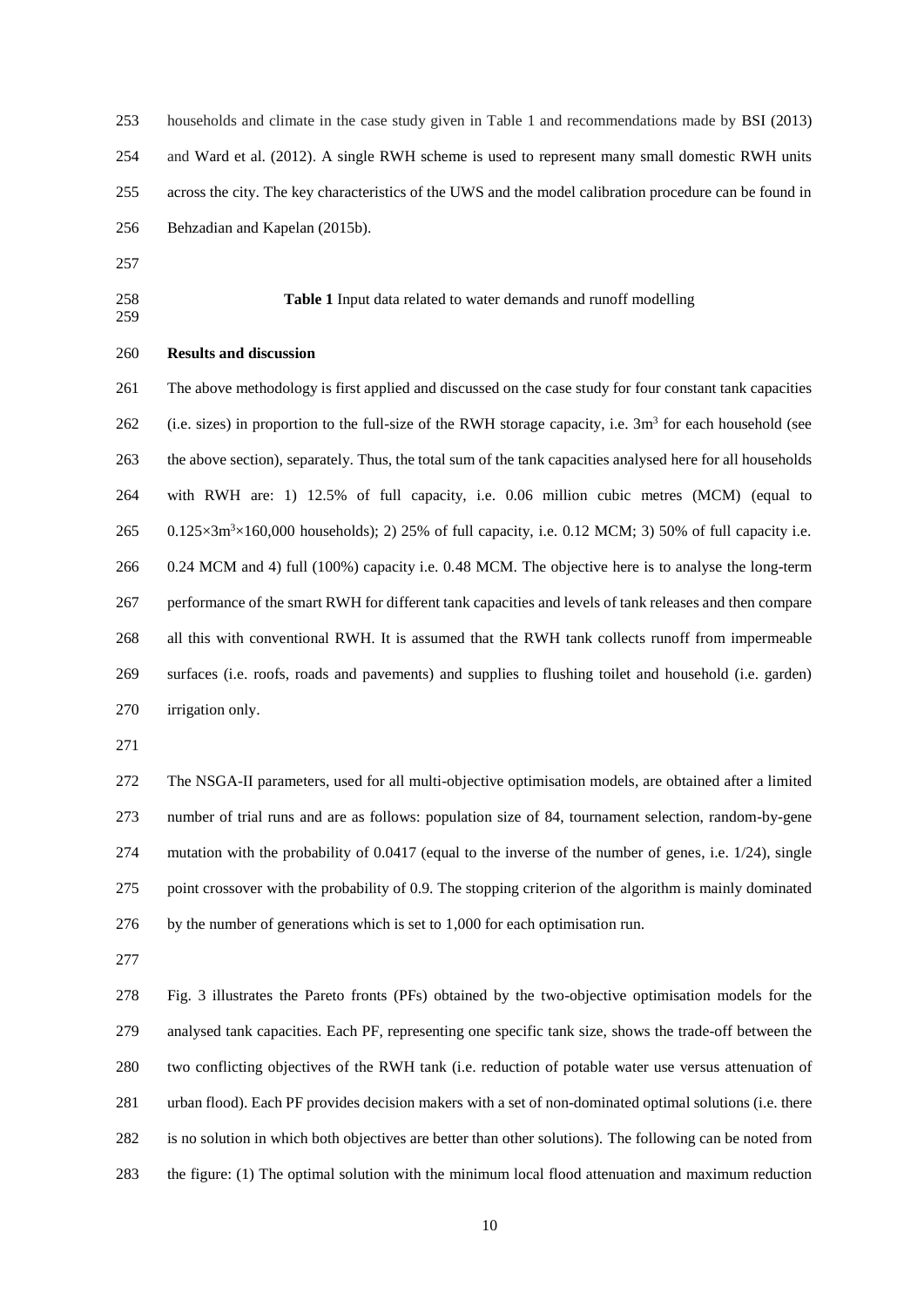of potable water supply from the mains on each PF, i.e. the most left hand side point (e.g. point A), represents the performance of the UWS with conventional RWH. This performance is due to the fact that the harvested rainwater is not released from the tank according to Eq. (1), i.e. operational parameter *a* is zero for all months (not shown here); (2) On the other hands, the optimal solution with the maximum 288 local flood attenuation on each PF (e.g. point C) shows the performance of the UWS with smart RWH; (3) This trend (i.e. from conventional to smart RWH) can also show the impact of smart technologies on the improved flood attenuation while compromising potable water supply in the four different tank sizes. For instance, flood attenuation for the smallest storage capacity (i.e. 0.06 MCM) is only 2.3% (i.e. from 91.3% to 89.0%) whereas volumetric flood attenuation for larger RWH capacities (i.e. 0.24 and 0.48 MCM) is considerably larger, approximately 7%. This can be attributed to the increased flexibility of larger capacities which cover both a higher number of floods and larger flood events; (4) Each PF shows that the larger the release of water from the smart RWH tank, further local flood mitigation can be expected although the less potential of the harvested rainwater can also occur. The generated PFs can be useful for stakeholders in a case study and help them make more informed decisions based on their preferences to the objectives of RWH; (5) Finally note that the improved RWH performance with increased tank size (for both objectives) which is demonstrated by the fact that PF for larger tanks are closer to the ideal point (0,0). This will be analysed and discussed further in the next section.

# 

#### **Fig. 3** Pareto optimal solutions for different tank sizes of the smart RWH

 The performance of the UWS with smart RWH can be further explored in the time analysis of the RWH tank over the analysed period. Hence, the monthly average performance of the RWH tank for the three solutions of A, B and C in the PF associated with the total storage capacity of 0.24 MCM (Fig. 3) are analysed here as shown in Fig. 4(b)-(d). Fig. 4(a) also shows the stormwater runoff after deducing evaporation, infiltration and depressions of permeable and impermeable surfaces for each local area. These solutions represent the performance of three types of RWH including a maximum water supply from RWH (i.e. solution A as conventional RWH), smart RWH with maximum flood reduction (solution C) and finally solution B which compromises the above two objectives. When comparing the overall performance of conventional and smart RWH in Fig. 4, three time periods (months 3-4, 5-7 and 9-11) can be distinguished based on the stormwater runoff in Fig. 4a and water demand from RWH (i.e. toilet flushing and household irrigation). Note that the daily water demand of toilet flushing, which is required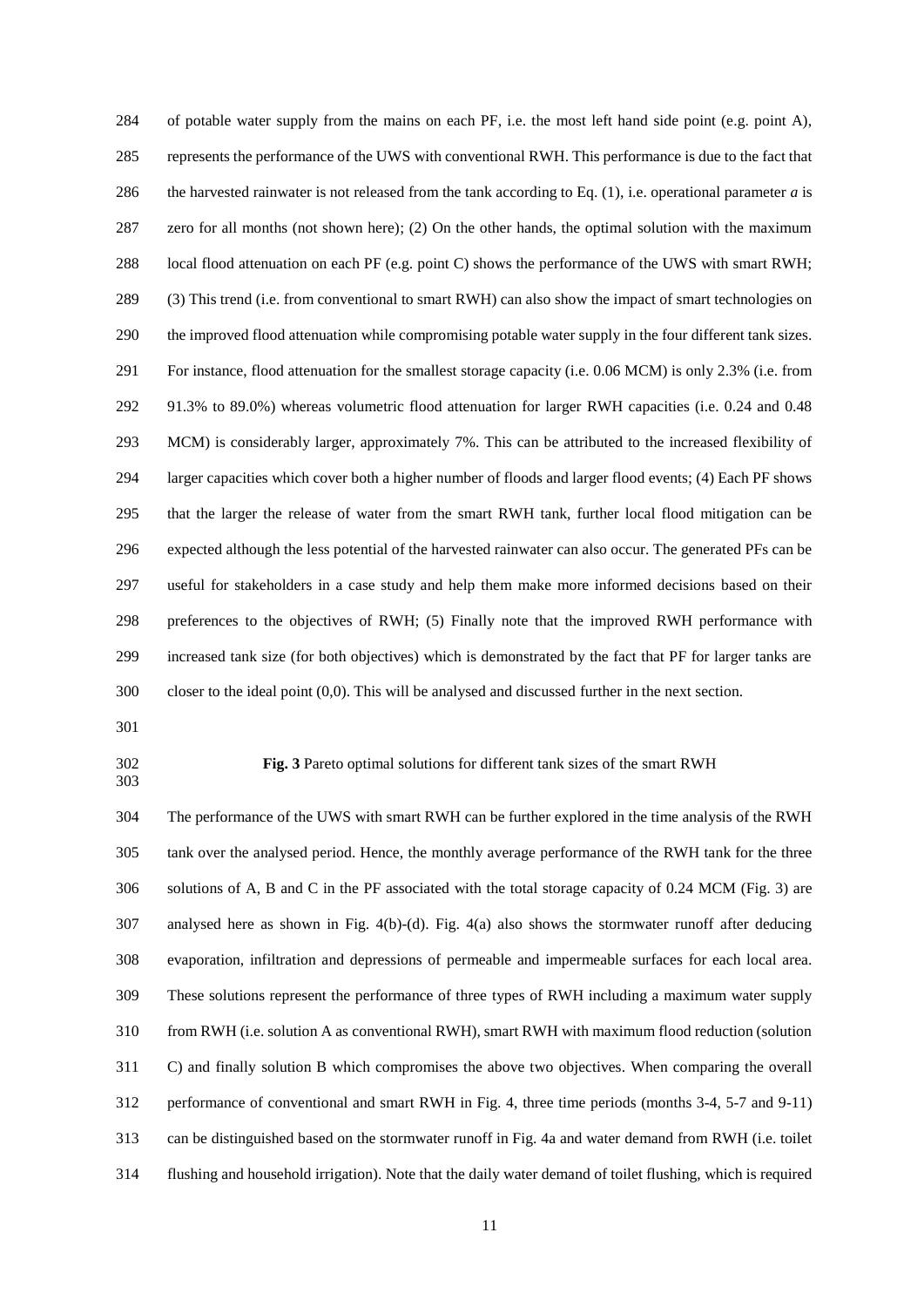all over the year, accounts for about 40% of the total water demand from the RWH tank while the remaining 60% is needed for household irrigation which is required only between months 4.5 and 8. In the first time period (months 3-4) with a relatively high rainfall (Fig. 4a) but a low water demand from the RWH tank (i.e. about 40% of the total demand), the tank volume and inflow into conventional RWH (i.e. solution A) are relatively high and thus the average overflow is high (due to the aforementioned low water demand). However, the smart RWH (e.g. solution C) keeps the most of the tank volume empty, i.e. an average 88% of storage capacity is free as shown in Fig. 4b, in order to attenuate more flood and therefore the average overflow in this solution is trivial. In the second period (months 5-7) which is characterised as being both high rainfall and high water demand, the performance of all RWH types are quite similar. However, in the third time period (months 9-11) characterised by high rainfall in Fig. 4a and low water demand (i.e. again about 40% of the total demand), the smart RWH keeps storing small water volumes to increase the spare storage for capturing larger inflows. As a result, the tank overflow in this scheme is considerably smaller compared to much larger overflows in the conventional RWH. Note that in all of the above time periods, the performance of solution B lies between solution A and C, i.e. represents a compromise of these two solutions.

#### **Fig. 4** Monthly aggregated results of three solutions for (a) stormwater runoff in each local area; (b) average RWH volume; (c) average RWH overflow and (d) average RWH inflow

 The above results discussed so far shows the performance of the suggested method only for specified values of design parameters in RWH such as tank storage size and fixed collection surface areas (see the case study section). Therefore, determination of the most efficient design parameters of RWH to achieve the best performance of the suggested smart technologies is explored below.

# *Optimal design parameters of smart RWH schemes*

 The above results only consider the optimal operational parameters of smart RWH. This section considers analysing the combined optimal operational and design parameters of smart RWH simultaneously for local flood mitigation in the integrated UWS. The design parameters analysed here are storage tank size and collection surface area which are explicitly considered as new objective functions. To that end, two new two-objective optimisation models similar to those presented above are first analysed with new first objectives instead of the objective in Eq. (2) (i.e. percent of potable water supplied from the mains). This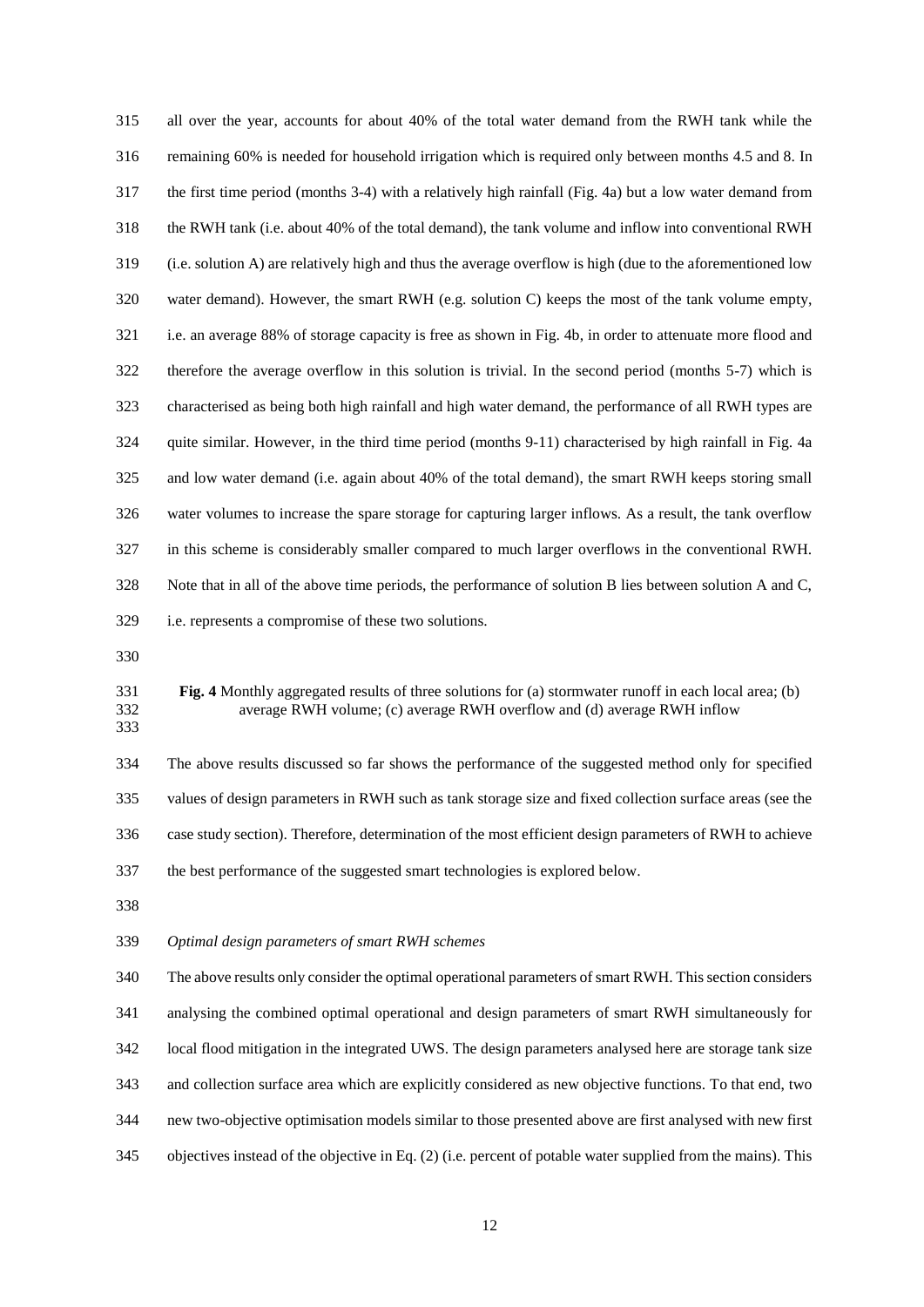replacement is due to the fact that the objectives in Eqs. (2) and (3) are indirectly correlated and only the

second objective (i.e. percent of total excess stormwater) can implicitly consider the other one.

 In the first two-objective optimisation model, the new first objective is to minimise the storage capacity of the RWH tank. The model also assumes the collection surface for harvesting rainwater include all impermeable surfaces (i.e. roof, pavement and road). The first two-objective optimisation model results in the PF of the optimal solutions for the smart RWH as shown in Fig. 5. The performance of local flood mitigation in the conventional RWH for the corresponding tank capacities is also simulated in the UWS and shown in the same figure. As it can be seen from the figure, the best conventional RWH solution that leads to the maximum flood mitigation (i.e. approximately 85% of total excess stormwater) needs to have at least 0.22 MCM storage capacity (around 46% of full-size tank capacity of conventional design) while a smart RWH scheme with 0.09 MCM storage capacity (19% of full-size tank capacity of conventional design) can provide the similar level of flood mitigation. This corroborates the advantage of the active (i.e. smart) RWH scheme that design storage capacities of smart RWH are generally smaller than those of passive (i.e. conventional) one (BSI 2013). In addition, the similar performance of flood reduction for both smart and conventional RWH for the tank sizes smaller than 0.05 MCM (equivalent to around 10% of full-size tank capacity of conventional design) indicates that there is no sensible point to develop the suggested smart method for small tank RWH capacities. This can be likely attributed to the very low ratio of runoff yield (due to the small storage capacity) to the water demand, which empties the storage volume very quickly. On the other hand, for the tank sizes greater than 0.05 MCM, there is an increasing trend for the improvement of the flood reduction performance with the smart RWH relative to the conventional RWH. This improvement gradually becomes significant with a maximum of 7.4% for the storage capacity of about 0.24 MCM from which point the difference of the two approaches for larger- sized tanks is slightly similar. This can be indicative of the full potential of flood reduction when using smart approach in RWH and also provides the best tank size which leads to the maximum local flood mitigation.

 **Fig. 5** Impact of the storage capacity of the RWH tank on flood mitigation in the UWS 

In the second two-objective optimisation model, the first objective is defined as to minimise percentage

of the collection surface for harvesting rainwater in the second optimisation model. It assumes that both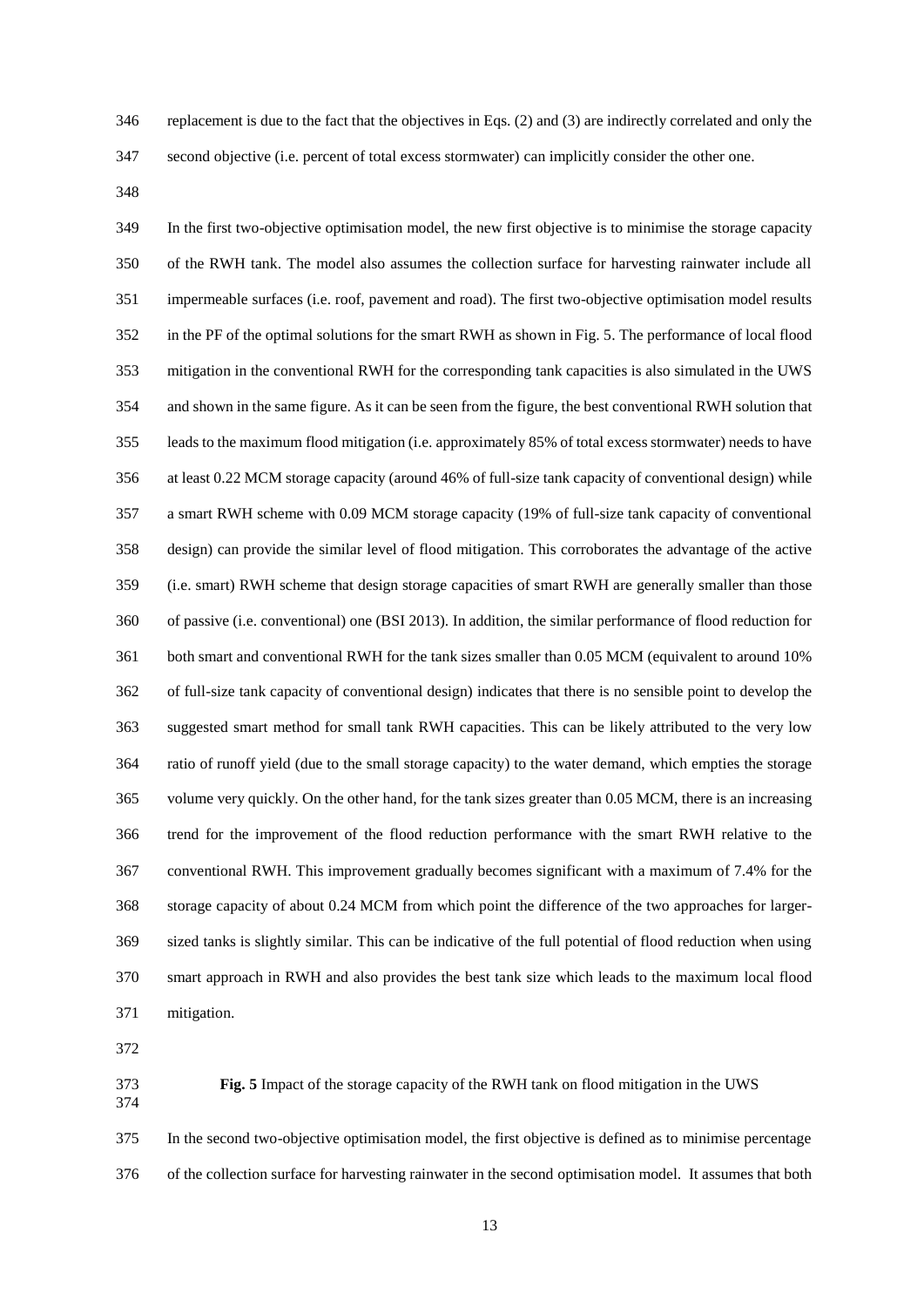permeable and impermeable surfaces are considered for harvesting rainwater in the second optimisation model. Collection of rainwater from permeable surfaces assumes that they are converted to impermeable surfaces and hence the infiltration rate, i.e. 30%, would reduce to only 5% to account water detention related to the runoff coefficient of impermeable surfaces according to the surface properties in Table 1. The storage capacity of the RWH tank in the second model is constant and equal to 0.24 MCM.

 Fig. 6 shows the PF of the optimal solutions in the smart RWH as a result of the second two-objective optimisation model to address the influence of the collection surface area. Similarly, the performance of the local flood mitigation with the conventional RWH for the corresponding surface areas of harvesting rainwater is also shown in the figure. Similar to the sensitivity analysis of the storage capacity, there is no benefit of applying smart RWH for small surface areas for harvesting rainwater (i.e. about 10% of the total surface areas). This can also be due to the fact that small surface areas for harvesting rainwater would result in the small ratio of the small average runoff yield to the large non-potable water demand from the harvested rainwater. This also corroborates the BSI (2013) that recommends for the small above ratio, the pre-emptying process happens relatively rare which is in fact the opposite to the basic function of the smart RWH. In addition, as it can be seen from Fig. 6, enlarging the area for harvesting rainwater in the smart RWH can have a substantial impact on local flood mitigation as the RWH tank can affect larger surface areas and hence more floods can be prevented or mitigated. As the percentage of the total impermeable surface areas in the case study is 16% (see Table 1), those percentages greater than this in the figure need the inclusion of permeable surface area for harvesting rainwater. As this assumes that those included permeable surface areas are converted to impermeable surface areas, this results in the increase of runoff as it reduces the water loss due to the infiltration rate of smaller permeable surface area. The resultant impact of combining this conversion with larger surface areas for harvesting rainwater is negative for the conventional RWH (i.e. increasing flood) while the performance of flood reduction with the smart RWH have been improved even more for those percentages of surface areas.

 **Fig. 6** Impact of percentage of the total surface area for harvesting rainwater on local flood mitigation 

 A combination of the design parameters analysed above can be envisaged in a three-objective optimisation model (i.e. objectives of flood reduction, storage capacity and surface area for harvesting rainwater) which is analysed here. Fig. 7 shows the result of this three-objective optimisation model as a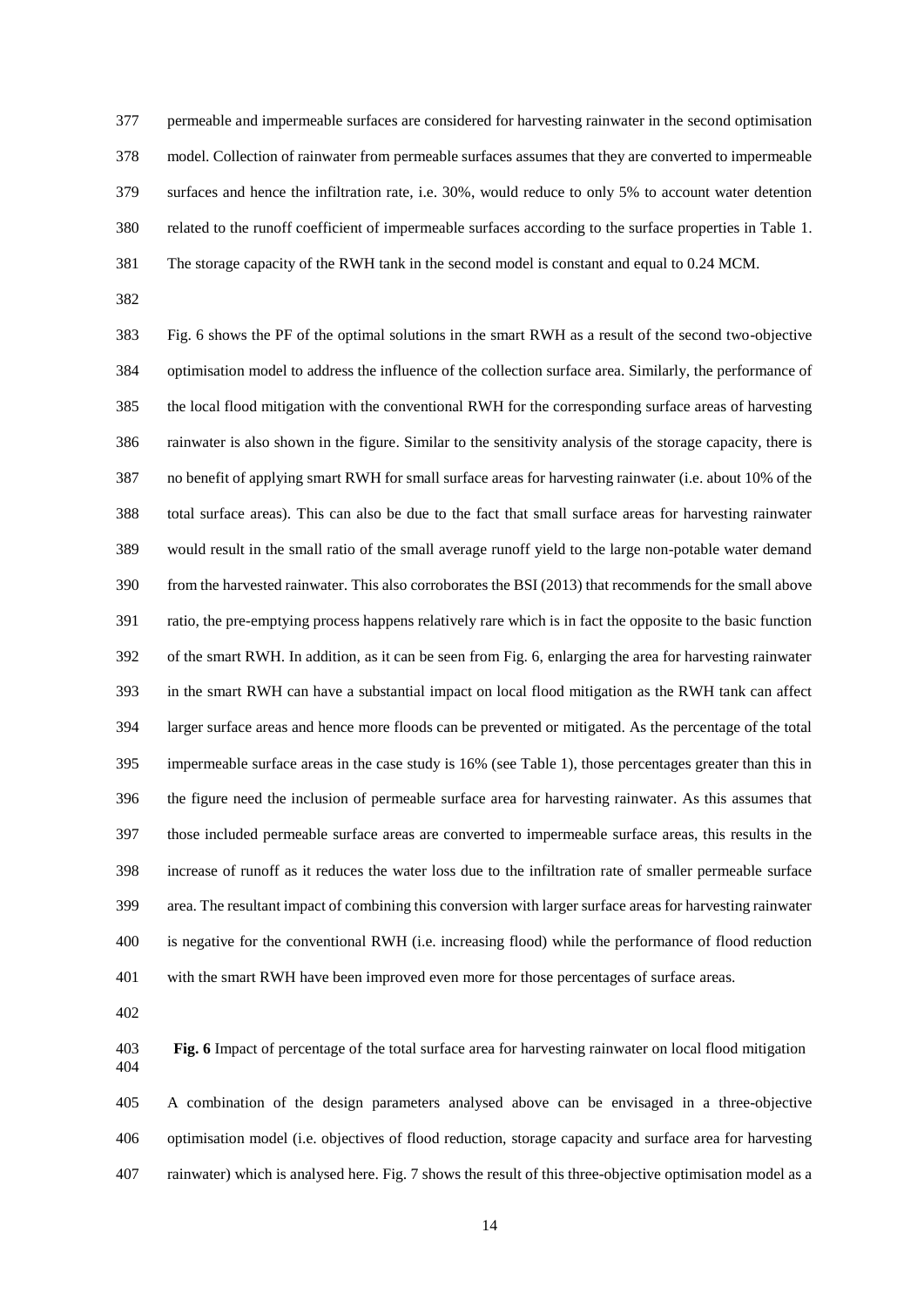PF of the optimal solutions for smart RWH and the concurrent impact of both design parameters (storage capacity and percentage of the total surface area for RWH) on flood mitigation. Similarly, the performance of conventional RWH for the corresponding design parameters is also shown in the figure. As can be seen, the larger tank capacities and the surface area for harvesting rainwater would result in substantial mitigation of local floods in the smart RWH (maximum to the level of about 32%) whereas the conventional RWH can only decline the UWS flood to about 77% among all values defined for these parameters. Provision of such a three-objective PF can be very useful specifically for long-term planning of both smart and conventional RWH. Apart from these two design parameters, other parameters such as precipitation and various water demands (Rozos et al. 2010, Imteaz et al. 2011) may have a substantially influence on the main performance indicators (e.g. water supply reliability and flood peak attenuation) of the UWS.

 **Fig. 7** Three-objective PF for the impact of both design parameters of storage capacity and percentage of the total surface area for harvesting rainwater 

 The smart RWH analysed here is mainly based on the second approach suggested by BS8515 (BSI 2013) i.e. the control of water level using the operational policy as defined in Eq. (1). According to this policy, the amount of water released from the tank is specified based on what is currently stored and current inflow in different months. However, it should also be based on what is likely to arrive soon (i.e. future rainfall/inflow) as suggested in the first approach of the British Standard (BSI 2013). The impact of the rainfall forecasting on operation of smart RWH can be quite significant in cases that there is no rainfall forecasted in the near future and even though the tank is fairly full, the water can supply non-potable water demands only, i.e. not release any extra water. On the other hand, if weather forecast shows a lot of rainfall will happen soon, the policy orders to release all of the stored water even though the tank is fairly full. The analysed smart RWH here strive to highlight the primary advantages of water level control but this cannot overcome the need to forecast rainfall. Therefore, integration of the suggested operational policy with a rainfall forecast module in smart RWH schemes needs to be further investigated in the future researches.

 Furthermore, climatic conditions can be a determining factor to identify the effectiveness of key performance indicators (KPI) in smart RWH schemes. The impact of this factor on KPIs has been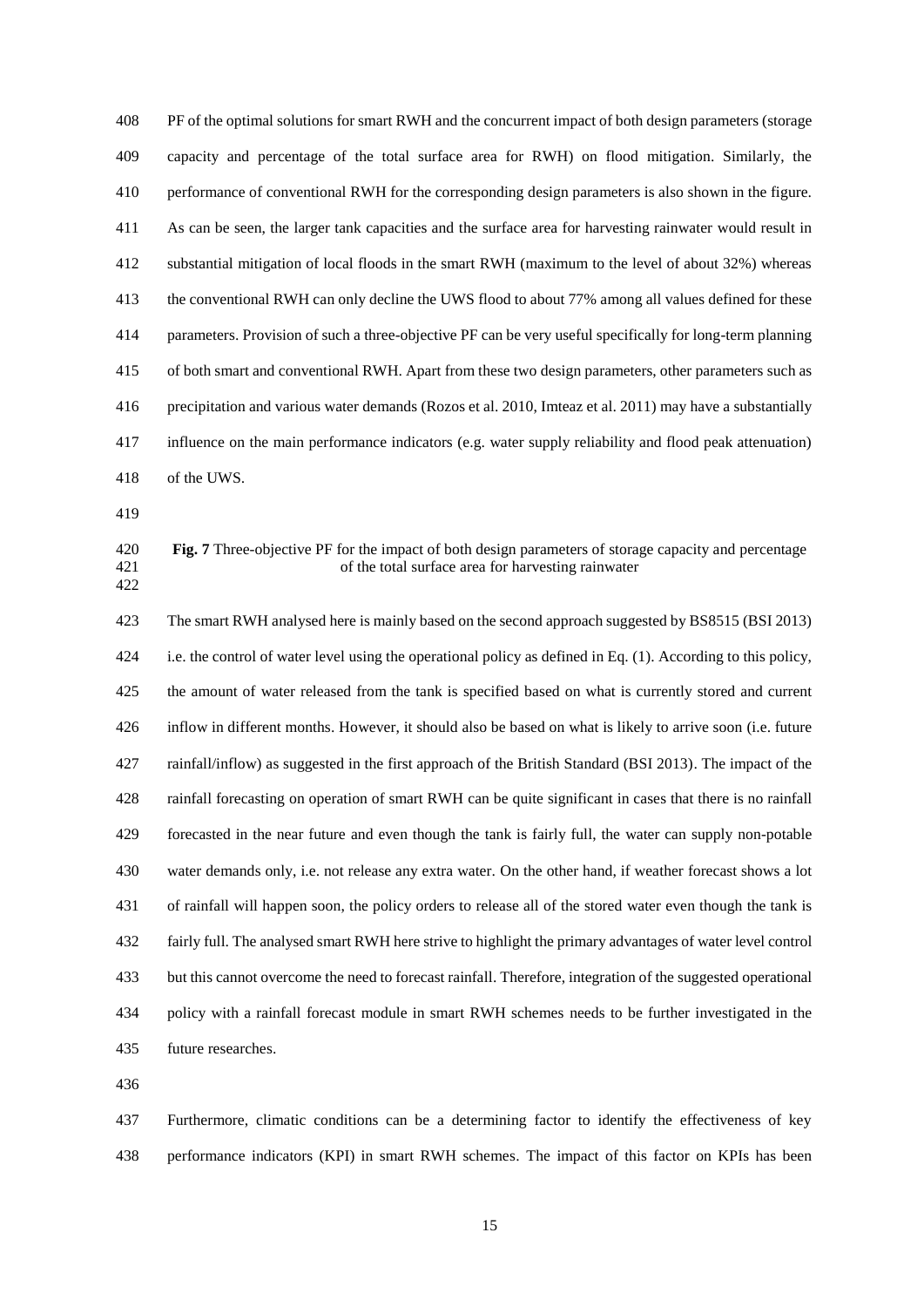analysed for conventional RWH schemes in previous research works (e.g. design robustness of RWH schemes by Rozos et al. 2010). The climatic conditions analysed in this paper is humid continental climate with an annual average rainfall of 803 mm. Hence, all the findings obtained in the results can only be considered for similar climatic conditions. For climates with more annual rainfall (e.g. equatorial regions), the smart RWH can be even more effective than the analysis conducted in here due to larger potential for flood peak attenuation. On the other hand, this effectiveness may decline for regions with less annual rainfall (e.g. semi-arid regions) due mainly to the reasons explained for small tank capacities in Fig. 5 and small surface areas of harvesting rainwater in Fig. 6. However, further investigation may be required to analyse different climatic conditions for smart RWH and obtain compelling evidence for this statement.

# **Conclusions**

 The new methodology for smart RWH schemes was developed and analysed here and their impact on the performance of an integrated UWS was explored. The smart RWH considered the optimal operational policy of the tank to proactively control water tank level based on the current storage volume and inflow 454 in the analysed case study. The integrated UWS performance was evaluated by using the WaterMet<sup>2</sup> model. Optimal design parameters of smart RWH (i.e. tank size and the surface area for rainwater harvesting) were also identified and its performance in the integrated UWS was compared with conventional RWH. As a result of the application of the proposed approach in the real-world UWS, the following key findings can be concluded:

 1. The proposed smart RWH methodology can provide optimal operation of the tank throughout the year for variable rainfall and water consumption conditions. This is due to the fact that the smart RWH tank operation can maximise the efficiency of storage usage during rainfall events (resulting in improved local flood attenuation) whilst, at the same time, efficiently harvesting rainwater to complement water supply from the mains.

 2. Choosing optimal operational and design parameters for multi-purpose RWH is important for both smart and conventional RWH schemes in order to achieve optimal performance of the integrated UWS. The results obtained in the paper suggest that there is no meaningful difference in the UWS performance between smart and conventional RWH schemes for small-sized tanks (i.e. less than about 10% of full-size tank capacity of conventional design) and small surface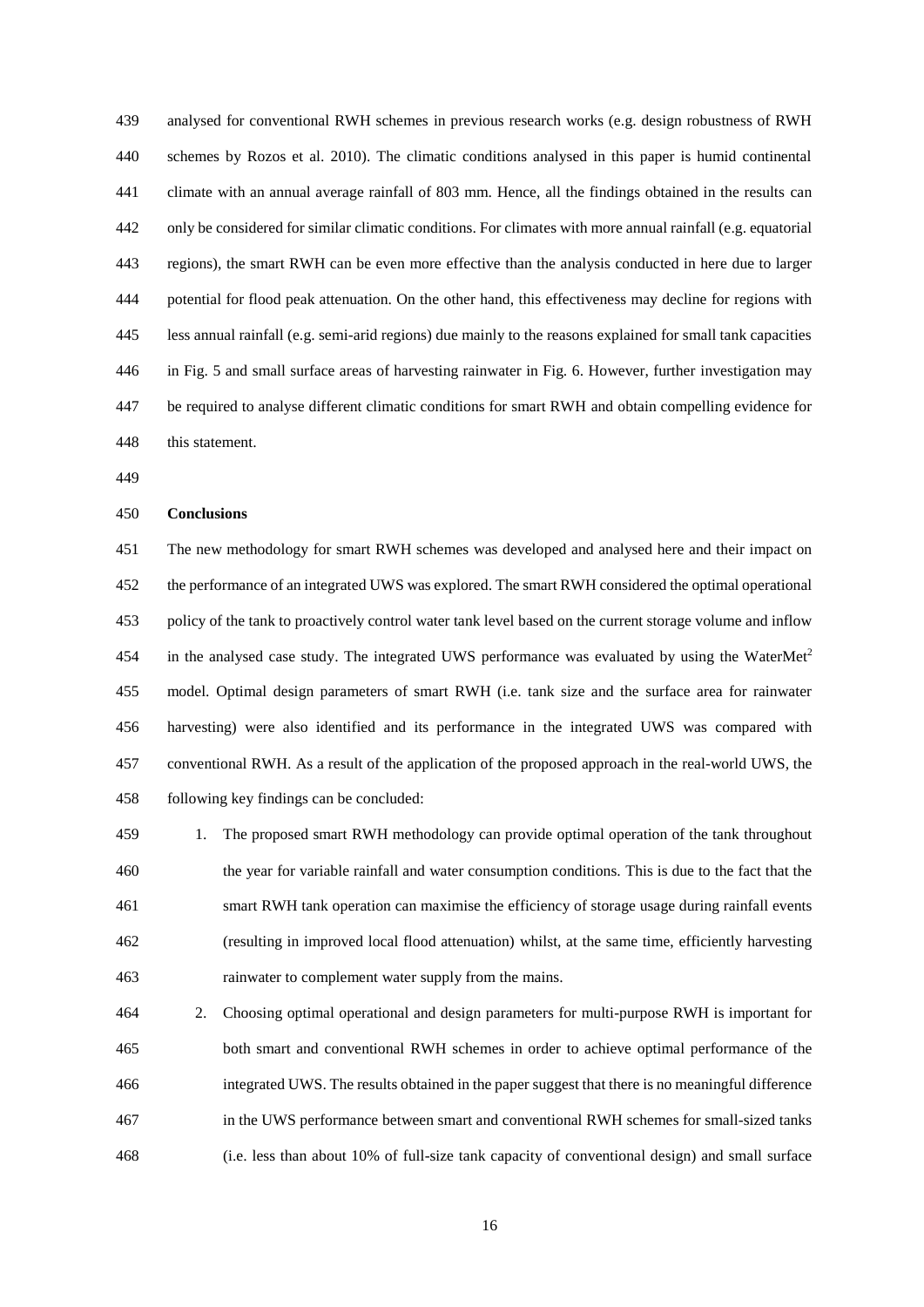harvesting areas (i.e. less than about 10% of the total surface areas). Opposite of this, as the RWH tanks and surface harvesting areas increase in size, substantial improvement in the UWS performance with smart RWH schemes can be seen when compared to the conventional alternative. This further emphasises the importance of choosing optimal operational/control and design parameters of smart RWH schemes.

 3. The Pareto fronts obtained for smart RWH schemes provide essential information regarding key trade-offs involved between given competing objectives. These fronts could and should be used by decision makers for the improved planning of UWS and ultimately assessing the potential of RWH schemes against other water demand management (i.e. water saving) technologies and other flood attenuation options (e.g. other types of sustainable drainage systems).

 The analyses and subsequent results presented here represent only a first step in using smart RWH schemes. Although there seems to be considerable potential for their application in integrated UWS, further investigations are required to validate the effectiveness of smart technologies in RWH under different climates and uncertain rainfall. Moreover, other parameters (e.g. prediction of precipitation and various water demands) and technologies/modules (e.g. smart household irrigation and rainfall forecast) should be included in future analyses of smart RWH.

#### **Acknowledgments**

488 Part of this work is related to the software tool of WaterMet<sup>2</sup> which was developed between 2012 and 2015 in the 'TRansition to Urban water Services of Tomorrow' (TRUST) research project funded under the 7th Framework Programme by the European Commission, which is gratefully acknowledged. 491 Readers interested to use WaterMet<sup>2</sup> software tool for research purposes may contact the authors.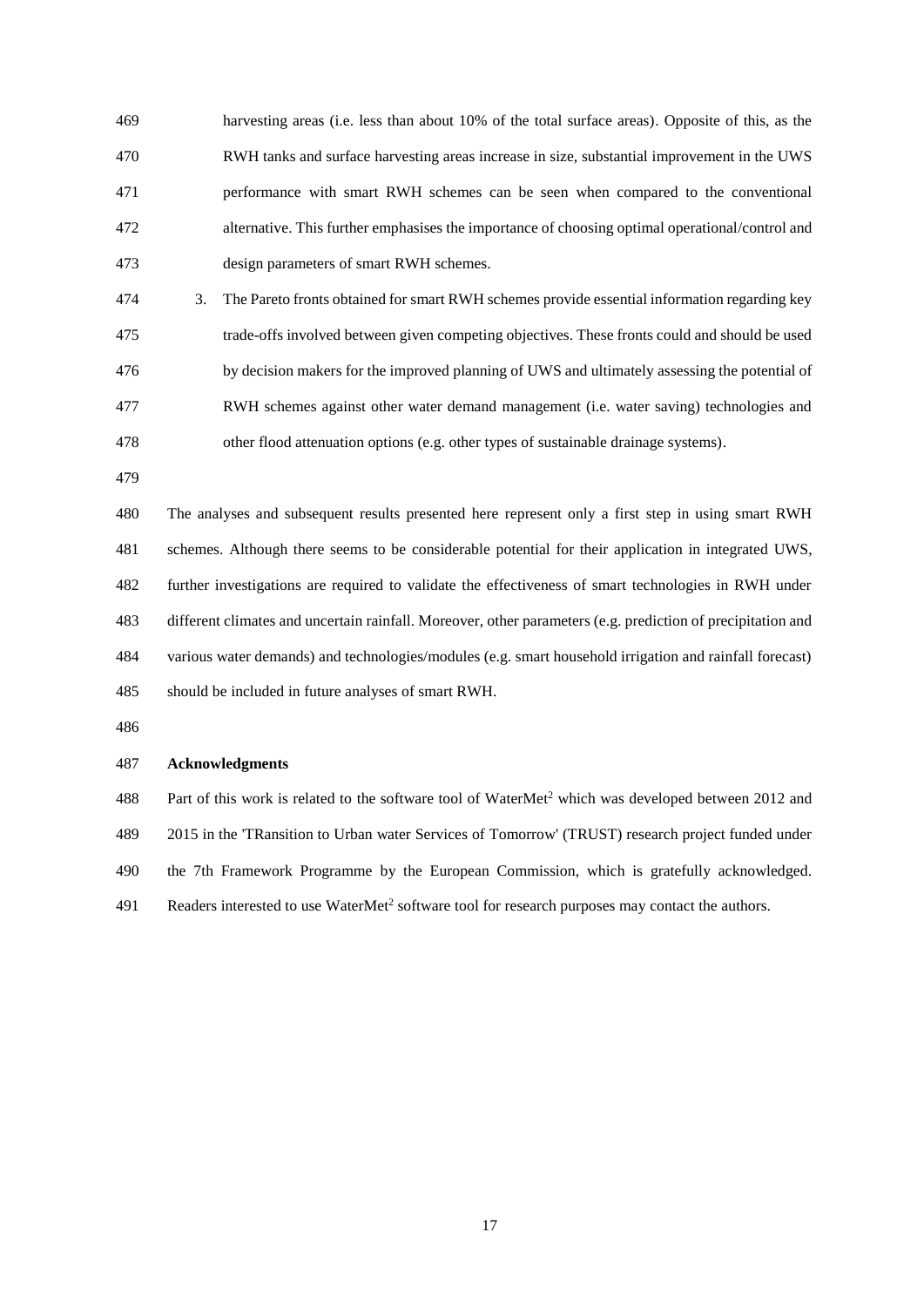### **References**

- Basupi I, Kapelan Z, Butler D (2014) Reducing Life-cycle Carbon Footprint in the (Re)Design of Water Distribution Systems using Water Demand Management Interventions. Urban Water J 11(2): 91-107
- Behzadian K, Kapelan Z, Savic D, Ardeshir A (2009) Stochastic sampling design using a multi-objective genetic algorithm and adaptive neural networks. Environ Modell Software, 24(4):530-541
- Behzadian K, Kapelan Z, Venkatesh G, Brattebø H, Sægrov S, Rozos E, Makropoulos C (2014a)
- 499 Ouantitative UWS performance model: WaterMet<sup>2</sup> TRUST Project Report, Deliverable D33.2 [\(https://www.trust-i.net/\)](https://www.trust-i.net/).
- Behzadian K, Kapelan Z, Morley MS (2014b) Resilience-based performance assessment of water-recycling schemes in urban water systems. Procedia Eng 89:719-726
- Behzadian K, Kapelan Z (2015a) Advantages of integrated and sustainability based assessment for metabolism based strategic planning of urban water systems. Sci Total Environ 527:220-231
- Behzadian K, Kapelan Z (2015b) Modelling metabolism based performance of an urban water system 506 using WaterMet<sup>2</sup>. Resour Conserv Recycl 99:84-99
- Bouziotas D, Rozos E, Makropoulos, C (2015) Water and the City: Exploring links between urban growth and water demand management., J Hydroinform, 17(2), doi:10.2166/hydro.2014.053.
- BSI (2013) BS 8515:2009+A1:2013 Rainwater Harvesting Systems Code of Practice. BSI, London
- Chiu YR, Liaw CH, Tsai YL (2009) Harvesting rainwater, an innovative approach to easing urban water-
- energy dilemma. Proceedings of the 14th International Conference on Rainwater Catchment Systems, Kuala Lumpur
- Deb k, Pratap A, Agarwal S, Meyarivan TAMT (2002) A fast and elitist multiobjective genetic algorithm:
- NSGA-II. IEEE Trans. Evol Comput, 6(2):182-197
- Eroksuz E, Rahman A (2010) Rainwater tanks in multi-unit buildings: A case study for three Australian cities. Resour Conserv Recycl 54(12):1449-52
- Imteaz MA, Ahsan A, Naser J, Rahman A (2011) Reliability analysis of rainwater tanks in Melbourne using daily water balance model. Resour Conserv Recycl 56(1):80-6
- Jones MP, Hunt WF (2010) Performance of rainwater harvesting systems in the southeastern United States. Resour Conserv Recycl 54(10):623-9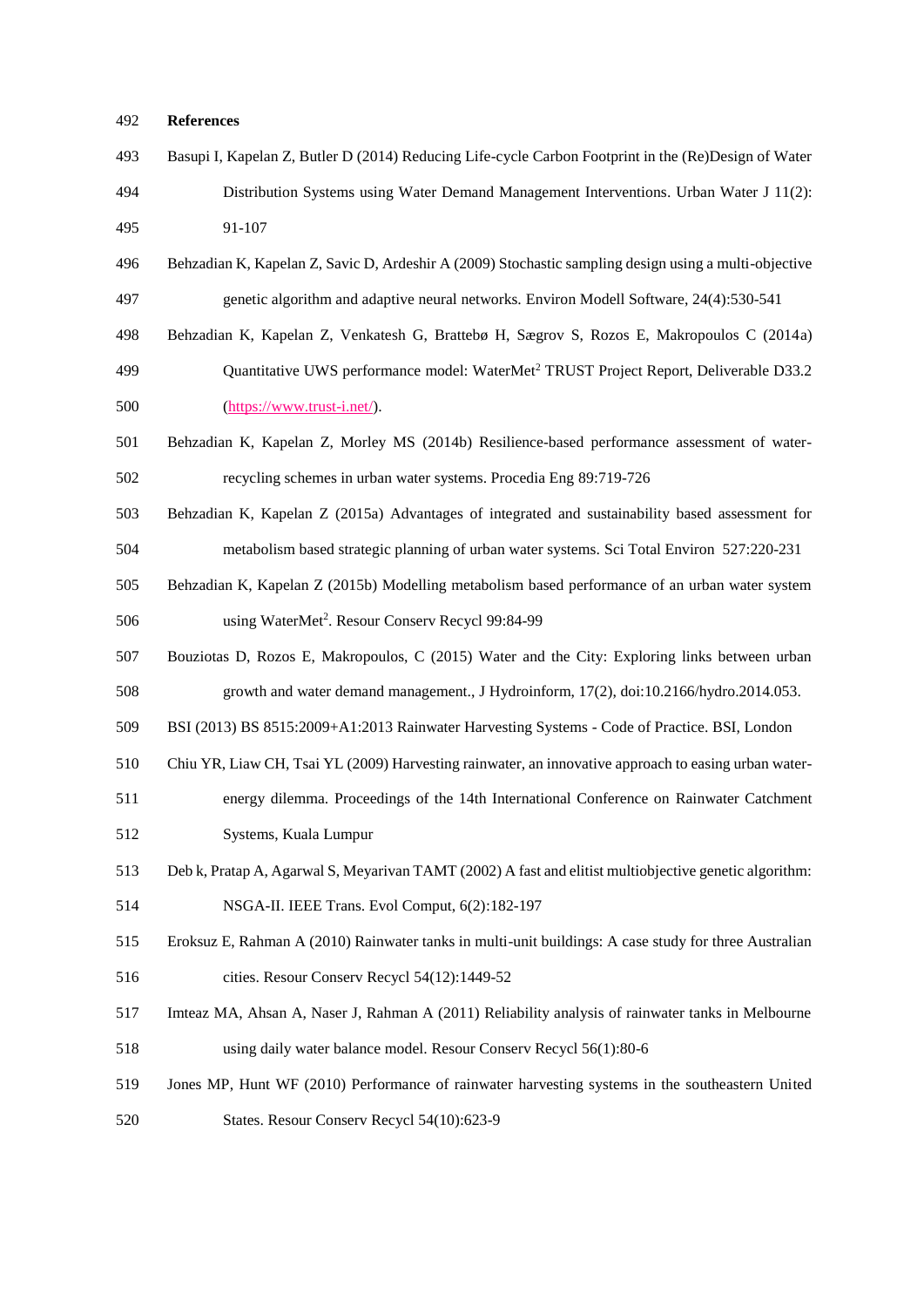- Karamouz M, Behzadian K, Zahraie B, Kerachian R (2003) An Evolutionary Model for Operation of
- Hydropower Reservoirs, World Water and Environmental Resources Congress ASCE,
- Philadelphia USA, [doi.org/10.1061/40685\(2003\)150](http://dx.doi.org/10.1061/40685(2003)150)
- Khastagir A, Jayasuriya N (2010) Optimal sizing of rain water tanks for domestic water conservation. J Hydrol 381(3):181-8
- Makropoulos CK, Natsis K, Liu S, Mittas K, Butler D (2008) Decision support for sustainable option
- selection in integrated urban water management. Environ Modell Software 23(12):1448–60
- Maidment DR (1992) Handbook of hydrology. New York, McGraw-Hill
- Peel M, Finlayson B, McMahon T (2007) Updated world map of the Köppen–Geiger climate classification. Hydrol. Earth Syst. Sci. 11, 1633–1644
- Tchobanoglous G, Burton FL, Stensel HD (2003). Metcalf & Eddy, Inc Wastewater Engineering: Treatment and Reuse. New York, McGraw-Hill
- Mitchell VG, Diaper C (2010) UVQ user manual: urban water balance and contaminant balance analysis tool, Version 1.2, CMIT Report No. 2005-282 CSIRO
- Nolde E (2007) Possibilities of rainwater utilisation in densely populated areas including precipitation
- runoffs from traffic surfaces. Desalin 215:1-11
- Partzsch L (2009) Smart regulation for water innovation–the case of decentralized rainwater technology.
- **J Cleaner Prod 17(11):985-991**
- Rozos E, Makropoulos C, Butler D (2010) Design robustness of local water recycling schemes. J Water Resour Plann Manage ASCE 136(5):531-538
- Rozos, E, Makropoulos, C (2013) Source to tap urban water cycle modelling. Environ Model Softw, 41, 139-150.
- Venkatesh G, Sægrov S, Brattebø H, Behzadian K, Kapelan Z (2015) Metabolism modelling approaches to long-term sustainability assessment of urban water services. Urban Water J
- DOI:10.1080/1573062X.2015.1057184
- Wang Q, Guidolin M, Savic D, Kapelan Z (2014) Two-objective design of benchmark problems of a water distribution system via MOEAs: Towards the best-known approximation of the true
- Pareto front. J Water Resour Plann Manage, 141(3):04014060.
- Ward S, Memon FA, Butler D (2012) Performance of a large building rainwater harvesting system. Water
- Res 46(16):5127-5134